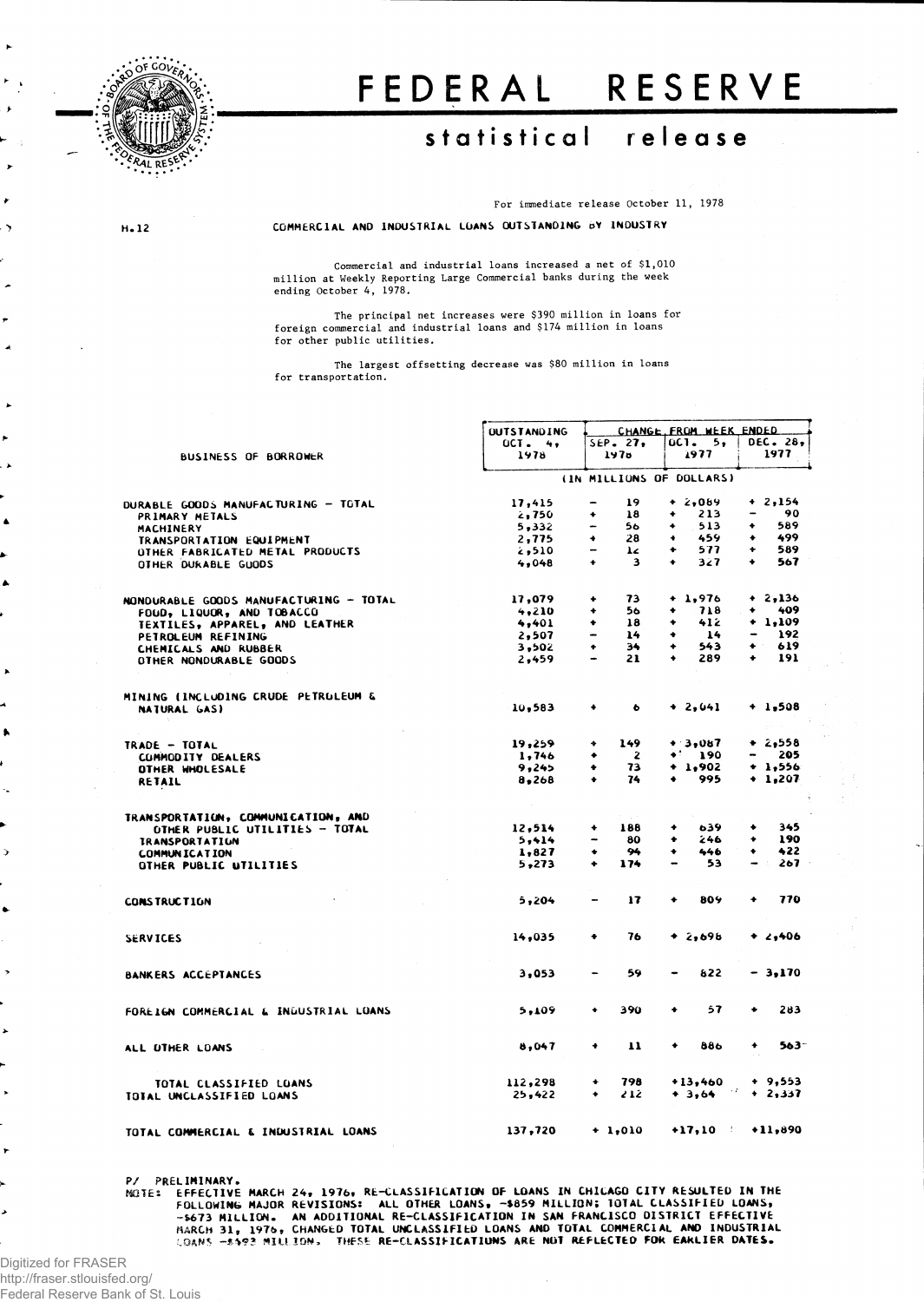#### **H.12(A ) COMMERCIAL AND INDUSTRIAL LOANS OUTSTANDING AT A SAMPLE OF WEEKLY REPORTING** LARGE COMMERCIAL BANKS BY INDUSTRY AND FEDERAL RESERVE DISTRICT, WEEK ENDED OCT. 4, 1978 **(IN MILLIONS OF DOLLARS!**

| <b>BUSINESS OF BORROWER</b>          | <b>ALL</b>       | <b>BUSTON</b> | <b>NEW</b>  | PHILA-         |             | CLEVE-RICHMOND ATLANTA CHICAGO |       |        | $ST-$           | MINNE-         | <b>KANSAS</b>          | <b>DALLAS</b>   | SAN              |
|--------------------------------------|------------------|---------------|-------------|----------------|-------------|--------------------------------|-------|--------|-----------------|----------------|------------------------|-----------------|------------------|
|                                      | <b>DISTRICTS</b> |               | <b>YORK</b> | <b>DELPHIA</b> | <b>LAND</b> |                                |       |        | LOUIS           | <b>APPOLIS</b> | <b>CITY</b>            |                 | <b>FRANCISCO</b> |
|                                      |                  | P/            |             |                |             | P/                             | P/    | P/     |                 |                |                        | P/              | P/               |
| DUR. GOODS MFG.-TOTAL                | 17,415           | 951           | $5 - 829$   | 816            | 1.601       | 474                            | 492   | 3,631  | 325             | 281            | 201                    | 560             | 2,234            |
| PRIMARY METALS                       | 2,750            | 100           | 1,138       | 90             | 439         | 89                             | 53    | 473    | 45              | 26             | 14                     | 84              | 199              |
| <b>MACHINERY</b>                     | 5,332            | 346           | 1,791       | 261            | 437         | 92                             | 116   | 1,218  | 86              | 87             | 59                     | 153             | 686              |
| TRANSPORTATION EQUIP.                | 2,775            | 81            | 1,140       | 106            | 141         | 42                             | 61    | 562    | 36              | 7              | 15                     | 98              | 466              |
| OTHER FAB. METAL PROD.               | 2,510            | 141           | 638         | 172            | 272         | 47                             | 104   | 551    | 55              | 65             | 56                     | 132             | 277              |
| OTHER DURABLE GUODS                  | 4,048            | 283           | 1,122       | 187            | 312         | 204                            | 158   | 807    | 103             | 96             | 57                     | 113             | 606              |
| NONDUR. GOODS MFG.-TOTAL             | 17,679           | 774           | 8,106       | 644            | 675         | 580                            | 808   | 2,439  | 306             | 223            | 281                    | 576             | 1,667            |
| FOOD, LIQUOR, & TOBACCU              | 4,210            | 109           | 1,574       | 165            | 174         | 94                             | 158   | 825    | 93              | 92             | 67                     | 87              | 772              |
| TEX. APPAR., & LEATHER               | 4,401            | 298           | 2,160       | 226            | 92          | 301                            | 447   | 464    | 100             | 22             | 27                     | 80              | 184              |
| PETROLEUM REFINING                   | 2,507            | 29            | 1,446       | 50             | 63          | 26                             | 25    | 308    | 19              | 25             | 121                    | 253             | 142              |
| CHEMICALS & RUBBER                   | 3,502            | 130           | 1,995       | 73             | 213         | 62                             | 68    | 459    | 33              | 14             | 31                     | 75              | 349              |
| <b>OTHER NONDURABLE GOODS</b>        | 2,459            | 208           | 931         | 130            | 133         | 97                             | 110   | 383    | 61              | 70             | 35                     | <b>bl</b>       | 220              |
| MINING (INCL. CRUDE                  |                  |               |             |                |             |                                |       |        |                 |                |                        |                 |                  |
| <b>PETROLEUM &amp; NAT. GAS)</b>     | 10,583           | 60            | 4,122       | 159            | 498         | 32                             | 249   | 1,803  | 111             | 69             | 474                    | 2,133           | 873              |
| TRADE-TOTAL                          | 19,259           | 962           | 6,300       | 829            | 1,026       | 1,305                          | 921   | 2,800  | 661             | 377            | 579                    | 830             | 2,669            |
| CUMICOITY DEALERS                    | 1,746            | 42            | 838         | 63             | 19          | 61                             | 45    | 155    | 146             | 54             | 44                     | 48              | 231              |
| OTHER WHOLESALE                      | 9,245            | 527           | 3,165       | 389            | 502         | 602                            | 440   | 1,463  | 260             | 138            | 239                    | 345             | 1,135            |
| <b>RETAIL</b>                        | 8,268            | 393           | 2,297       | 377            | 505         | 642                            | 436   | 1,162  | 235.            | 185            | 296                    | 437             | 1,303            |
| TRANSP., COMMUN., &                  |                  |               |             |                |             |                                |       |        |                 |                |                        |                 |                  |
| OTHER PUB. UTILITIES                 | 12,514           | 447           | 5,950       | 546            | 557         | 402                            | 385   | 2,098  | 299             | 133            | 175                    | 445             | 1,077            |
| <b>TRANSPURTATION</b>                | 5,414            | 215           | 1,956       | 282            | 213         | 240                            | 278   | 990    | 221             | 83             | 90                     | 241             | 605              |
| <b>COMMUNICATION</b>                 | 1,827            | 96            | 707         | 117            | 89          | 95                             | 27    | 312    | 41              | 19             | 40                     | 75.             | 209              |
| <b>OTHER PUBLIC UTILITIES</b>        | 5,273            | 136           | 3,287       | 147            | 255         | 67                             | 80    | 796    | 37              | 31             | 45                     | 129             | 263              |
| <b>CONSTRUCTION</b>                  | 5,204            | 156           | 1,034       | 161            | 408         | 292                            | 316   | 837    | 83              | 145            | 136                    | 866             | 776              |
| <b>SERVICES</b>                      | 14,035           | 782           | 3,603       | 976            | 898         | 827                            | 791   | 2,392  | 261             | 304            | 360                    | 907             | 1,734            |
| <b>BANKERS</b><br><b>ACCEPTANCES</b> | 3,053            | 36            | 1,203       | 160            | 64          | 75                             | 16    | 561    | $\overline{12}$ | --             | 21                     | 83              | 817              |
| FOR. COML. & IND. LOANS              | 5,109            | 166           | 2,304       | 95             | 296         | 138                            | 121   | 648    | 44              | 15             | $\qquad \qquad \cdots$ | 12 <sub>3</sub> | 1,154            |
| ALL OTHER LOANS                      | 8,047            | 110           | 2,799       | 39             | 464         | 480                            | 391   | 452    | 320             | 130            | 106                    | 650             | 2,106            |
| TOTAL CLASS. LOANS                   | 112,298          | 4,444         | 41,450      | 4,425          | 6,487       | 4,605                          | 4,490 | 17,661 | 2,422           | 1,677          | 2,333                  | 7,203           | 15,101           |
| TOTAL UNCLASS. LOANS                 | 25,422           | 806           | 1,567       | 763            | 1,534       | 1,392                          | 1,094 | 2,946  | 571             | 124            | 678                    |                 | $1,004$ $12,943$ |
| TOTAL COML. & IND. LOANS             | 137,720          | 5,250         | 43,017      | 5,188          | 8,021       | 5,997                          | 5,584 | 20,607 | 2,993           | 1,801          | 3,011                  |                 | $8,201$ 28,044   |
|                                      |                  |               |             |                |             |                                |       |        |                 |                |                        |                 |                  |

ماج الراقاط الإنام القانين القانونية القانونية الدارية المارية

### **P/ PRELIMINARY. FINAL TOTAL WILL APPEAR IN THE F. R. BULLETIN.**

 $\leftarrow$ 

**SAN FRANCISCO DISTRICT FINAL FIGURES APPEAR IN A RELEASE OF THAT RESERVE BANK.**

**CLASSIFIED LOAIIS FOR SAN FRANCISCO ARE AS OF SEPTEMBER 27, 1978.**

 $\mathbf{A} = \mathbf{A} + \mathbf{A}$ 

Digitized for FRASER

http://fraser.stlouisfed.org/ Federal Reserve Bank of St. Louis A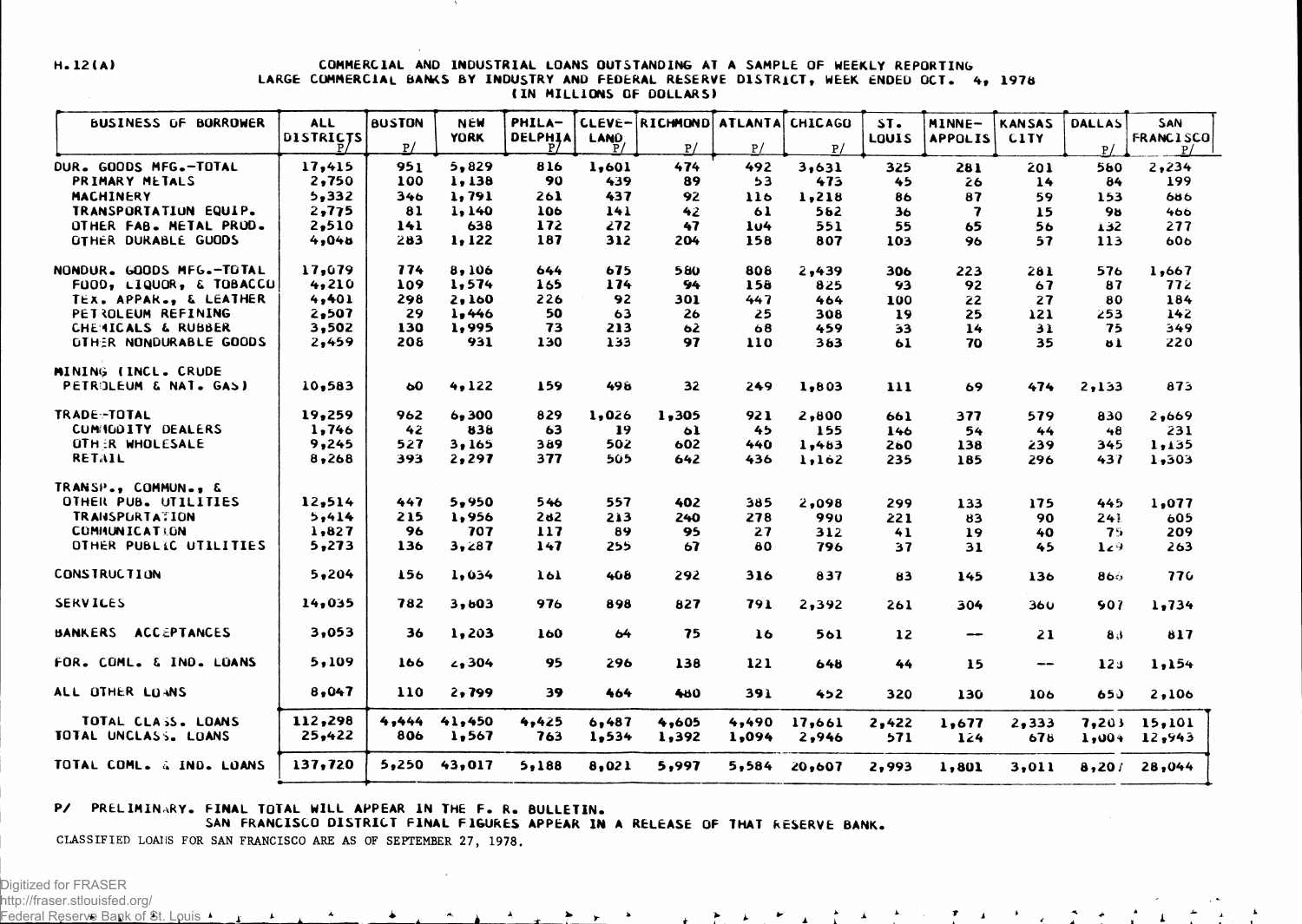**For immediate Release October 11, 1978**

•

 $\overline{\phantom{a}}$ F  $\mathbf{v}$  $\blacktriangleright$ 

¥  $\overline{\phantom{a}}$ 

 $\mathbf{r}$ 

 $\overline{a}$ 

 $\overline{\phantom{a}}$ 

**\*** 

è

**>** 

J

٠

#### **H.12(B) COMMERCIAL AND INDUSTRIAL TERM LOANS OUTSTANDING BY INDUSTRY**

**Total commercial and industrial term loans were \$53,012 million as** of **September 27, 1978. This was an increase of \$5,898 million over the comparable data a year ago and an increase of \$394 million from the last Wednesday in August, 1978.**

**The principal net increases were \$191 million in loans for services, \$105 million in loans for mining (including crude petroleum and natural gas), and \$84 million in loans for other wholesale trade.**

**The total of all business term loans on September 27, 1978, represents 48 percent of business outstanding at large commercial banks in the series.** 

|                       |                                        | PERCENT OF  | TERM LOANS |                                                     | CHANGE FROM MONTH ENDED     |             |           |
|-----------------------|----------------------------------------|-------------|------------|-----------------------------------------------------|-----------------------------|-------------|-----------|
|                       |                                        | TOTAL BUSI- | SEP. 27,   | AUG. 30.                                            | SEP. 28,                    |             | DEC. 28.  |
| ٠                     | BUSINESS OF BORROWER                   | NESS LUANS  | 1978       | 1978                                                | 1977                        |             | 1977      |
|                       |                                        |             |            |                                                     |                             |             |           |
| r                     |                                        | (3)         |            |                                                     | (IN MILLIONS OF DOLLARS)    |             |           |
| $\blacktriangleright$ | DURABLE GOODS MANUFACTURING - TOTAL    | 49          | 8,607      | 47<br>$\overline{\phantom{0}}$                      | $\ddotmark$<br>763          | ٠           | 823       |
|                       | PRIMARY METALS                         | 61          | 1,672      | 38                                                  | 200<br>$\ddot{\phantom{1}}$ | ٠           | 80        |
|                       | MACHINERY                              | 49          | 2,650      | 19<br>$\overline{\phantom{a}}$                      | 273<br>۰                    | ٠           | 324       |
|                       | TRANSPORTATION EQUIPMENT               | 57          | 1,565      | 21                                                  | 116<br>$\bullet$            | $\bullet$   | 226       |
|                       | OTHER FABRICATED METAL PRODUCTS        | 40          | 1,007      | 17<br>۰                                             | 214<br>۰                    | ۰           | 155       |
| é                     | OTHER DURABLE GOODS                    | 42          |            | ٠                                                   | $\overline{\phantom{0}}$    |             |           |
|                       |                                        |             | 1,713      | 14                                                  | 40                          | ۰           | 36        |
|                       | NONDURABLE GOODS MANUFACTURING - TOTAL | 46          | a, 177     | 56                                                  | 919<br>۰                    |             | 611       |
|                       | FOGO, LIQUOR, AND TOBACCO              | 42          |            |                                                     |                             | ۰           |           |
|                       |                                        |             | 1,727      | 13<br>-                                             | 372<br>$\bullet$            | ۰           | 274       |
|                       | TEXTILES, APPAREL, AND LEATHER         | 26          | 1,126      | $\overline{\mathbf{z}}$<br>$\overline{\phantom{0}}$ | 32<br>۰                     | ۰           | 128       |
|                       | PETROLEUM REFINING                     | 73          | 1,846      | $\qquad \qquad \blacksquare$<br>36                  | 70<br>٠                     | -           | 201       |
|                       | CHEMICALS AND RUBBER                   | 66          | 2,301      | 21<br>-                                             | 382<br>۰                    | $\ddotmark$ | 400       |
|                       | OTHER NONDURABLE GOODS                 | 47          | 1,177      | $\bullet$<br>21                                     | ٠<br>63                     | ٠           | 10        |
| $\blacktriangleright$ |                                        |             |            |                                                     |                             |             |           |
|                       | MINING (INCLUDING CRUDE PETROLEUM &    |             |            |                                                     |                             |             |           |
|                       | <b>NATURAL GAS)</b>                    | 74          | 7,862      | ٠<br>105                                            | $+ 1,525$                   |             | $+ 1,308$ |
| À                     |                                        |             |            |                                                     |                             |             |           |
|                       | TRADE - TOTAL                          | 26          | 5,401      | ٠<br>50                                             | $+ 1.055$                   | ٠           | 840       |
|                       | <b>COMMODITY DEALERS</b>               | 14          | 250        | $\mathbf{z}$<br>۰                                   | 22<br>۰                     |             | 20        |
|                       | OTHER WHOLESALE                        | 26          | 2,360      | ٠<br>84                                             | 694                         | ۰           | 569       |
|                       | RETAIL                                 | 34          | 2,791      | 36                                                  | 339<br>٠                    | $\bullet$   | 291       |
|                       |                                        |             |            |                                                     |                             |             |           |
|                       | TRANSPORTATION, COMMUNICATION, AND     |             |            |                                                     |                             |             |           |
|                       | OTHER PUBLIC UTILITIES - TOTAL         | 70          | 8,676      | 27<br>۰                                             | 166<br>٠                    | ۰           | 291       |
| $\mathbf{\hat{}}$     | <b>TRANSPORTATION</b>                  | 68          | 3,753      | 21<br>٠                                             | 40                          | ٠           | 101       |
|                       | <b>COMMUNICATION</b>                   | 62          | 1,076      | $\ddotmark$<br>19                                   | 253<br>٠                    | ٠           | 199       |
|                       | OTHER PUBLIC UTILITIES                 | 75          | 3,847      | 13<br>$\hbox{\small -}$                             | 45                          |             | $\bullet$ |
| ۰                     |                                        |             |            |                                                     |                             |             |           |
|                       | <b>CONSTRUCTION</b>                    | 43          | 2,224      | 21                                                  | 302<br>۰                    | ۰           | 323       |
|                       | <b>SERVICES</b>                        |             |            |                                                     |                             |             |           |
| $\overline{r}$        |                                        | 49          | 6,797      | 191<br>٠                                            | + 1,309                     |             | $+ 1,224$ |
|                       | FOREIGN COMMERCIAL & INDUSTRIAL LOANS  | 54          |            |                                                     |                             |             |           |
|                       |                                        |             | 2,556      | 49<br>٠                                             | 525<br>ł                    |             | 72        |
|                       | ALL OTHER LOANS                        | 34          | 2, 712     | ٠<br>96                                             | 382<br>۰                    | ٠           | 198       |
|                       |                                        |             |            |                                                     |                             |             |           |
|                       | TOTAL TERM LOANS OUTSTANDING           | 48          | 53,012     | 394<br>٠                                            | $+ 5,898$                   |             | + 5,546   |
|                       |                                        |             |            |                                                     |                             |             |           |